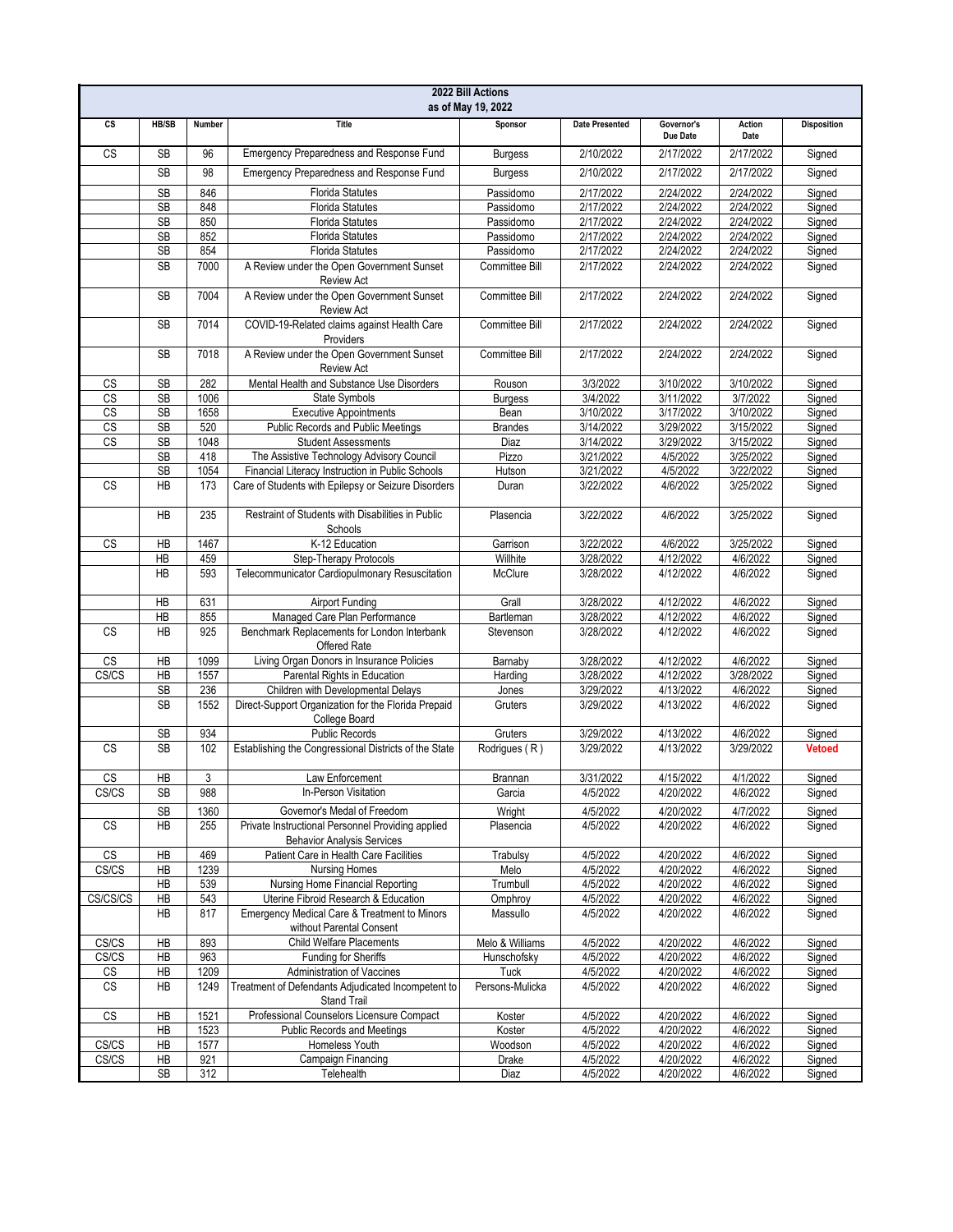| 2022 Bill Actions<br>as of May 19, 2022 |                 |                         |                                                                                                     |                           |                        |                        |                        |                    |
|-----------------------------------------|-----------------|-------------------------|-----------------------------------------------------------------------------------------------------|---------------------------|------------------------|------------------------|------------------------|--------------------|
| cs                                      | <b>HB/SB</b>    | Number                  | <b>Title</b>                                                                                        | Sponsor                   | <b>Date Presented</b>  | Governor's<br>Due Date | Action<br>Date         | <b>Disposition</b> |
| CS                                      | <b>SB</b>       | 566                     | Mental Health Professional Licensure                                                                | Gruters                   | 4/5/2022               | 4/20/2022              | 4/6/2022               | Signed             |
|                                         | <b>SB</b>       | 704                     | Substance Abuse Service Providers                                                                   | Harrell                   | 4/5/2022               | 4/20/2022              | 4/6/2022               | Signed             |
| CS/CS                                   | <b>SB</b>       | 926                     | Licensure Examinations for Dental Practitioners                                                     | Albritton                 | 4/5/2022               | 4/20/2022              | 4/6/2022               | Signed             |
| CS/CS                                   | <b>SB</b>       | 768                     | Department of Health                                                                                | Rodriguez (A)             | 4/5/2022               | 4/20/2022              | 4/20/2022              | Signed             |
| CS                                      | <b>SB</b>       | 544                     | Drug-Related Overdose Prevention                                                                    | Boyd                      | 4/5/2022               | 4/20/2022              | 4/6/2022               | Signed             |
| CS                                      | <b>SB</b>       | 632                     | Occupational Therapy                                                                                | Bradley                   | 4/5/2022               | 4/20/2022              | 4/6/2022               | Signed             |
|                                         | <b>SB</b>       | 534                     | Prescription Drugs Used in the Treatment of<br>Schizophrenia for Medicaid Recipients                | Harrell                   | 4/5/2022               | 4/20/2022              | 4/6/2022               | Signed             |
| CS/CS                                   | <b>SB</b>       | 1374                    | <b>Clinical Laboratory Testing</b>                                                                  | Rodriguez (A)             | 4/5/2022               | 4/20/2022              | 4/6/2022               | Signed             |
| CS/CS                                   | <b>SB</b>       | 1222                    | Acute and Post-Acute Hospital Care at Home                                                          | Bean                      | 4/5/2022               | 4/20/2022              | 4/6/2022               | Signed             |
| CS<br>CS                                | <b>SB</b><br>SB | 292<br>1844             | Newborn Screenings<br>Mental Health and Substance Abuse                                             | Polsky<br>Bean            | 4/5/2022<br>4/5/2022   | 4/20/2022<br>4/20/2022 | 4/6/2022<br>4/6/2022   | Signed<br>Signed   |
| CS/CS                                   | <b>SB</b>       | 1262                    | Mental Health and Substance Abuse                                                                   | <b>Burgess</b>            | 4/5/2022               | 4/20/2022              | 4/6/2022               | Signed             |
|                                         | <b>SB</b>       | 1712                    | Veteran Suicide Prevention Training Pilot Program                                                   | <b>Burgess</b>            | 4/5/2022               | 4/20/2022              | 4/6/2022               | Signed             |
| CS                                      | <b>SB</b>       | 1770                    | Donor Human Milk Bank Services                                                                      | <b>Book</b>               | 4/5/2022               | 4/20/2022              | 4/6/2022               | Signed             |
|                                         | <b>SB</b>       | 7002                    | Review under the Open Government Sunset Review                                                      | Committee Bill            | 4/5/2022               | 4/20/2022              | 4/6/2022               | Signed             |
|                                         | <b>SB</b>       | 7008                    | Act<br>Review under the Open Government Sunset Review                                               | Committee Bill            | 4/5/2022               | 4/20/2022              | 4/6/2022               | Signed             |
|                                         |                 |                         | Act                                                                                                 |                           |                        |                        |                        |                    |
|                                         | <b>SB</b>       | 7010                    | Review under the Open Government Sunset Review<br>Act                                               | Committee Bill            | 4/5/2022               | 4/20/2022              | 4/6/2022               | Signed             |
| CS/CS                                   | <b>SB</b>       | 1950                    | Statewide Medicaid Managed Care Program                                                             | Brodeur                   | 4/5/2022               | 4/20/2022              | 4/6/2022               | Signed             |
|                                         | <b>HB</b>       | 7065                    | Child Welfare                                                                                       | Committee Bill            | 4/11/2022              | 4/26/2022              | 4/11/2022              | Signed             |
| $\mathbb{C}\mathbb{S}$                  | <b>SB</b>       | 7034                    | Child Welfare                                                                                       | Committee Bill            | 4/12/2022              | 4/27/2022              | 4/12/2022              | Signed             |
| <b>CS</b>                               | НB              | 5                       | Reducing Fetal and Infant Mortality                                                                 | Grall &<br>Person-Mulicka | 4/14/2022              | 4/29/2022              | 4/14/2022              | Signed             |
|                                         | <b>SB</b>       | 7044                    | Postsecondary Education                                                                             | Committee Bill            | 4/19/2022              | 5/4/2022               | 4/19/2022              | Signed             |
|                                         | <b>SB</b>       | $2-C$                   | The Congressional Districts of the State                                                            | Rodrigues (R)             | 4/21/2022              | 5/6/2022               | 4/22/2022              | Signed             |
|                                         | SB              | $4-C$                   | <b>Independent Special Districts</b>                                                                | <b>Bradley</b>            | 4/21/2022              | 5/6/2022               | 4/22/2022              | Signed             |
|                                         | <b>SB</b>       | $6-C$<br>$\overline{7}$ | Social Media Platforms<br>Individual Freedom                                                        | <b>Bradley</b>            | 4/21/2022              | 5/6/2022               | 4/22/2022              | Signed             |
| CS<br>CS/CS                             | ΗB<br><b>SB</b> | 524                     | <b>Election Administration</b>                                                                      | Avila<br>Hutson           | 4/22/2022<br>4/25/2022 | 5/7/2022<br>5/10/2022  | 4/22/2022<br>4/25/2022 | Signed<br>Signed   |
| CS                                      | ΗB              | 481                     | Temporary Underground Power Panels                                                                  | Duggan                    | 4/27/2022              | 5/12/2022              | 4/27/2022              | Signed             |
| CS/CS                                   | HB              | 1411                    | <b>Floating Solar Facilities</b>                                                                    | Avila                     | 4/27/2022              | 5/12/2022              | 4/27/2022              | Signed             |
| <b>CS</b>                               | <b>HB</b>       | 375                     | Structural Engineering Recognition Program for<br><b>Professional Engineers</b>                     | <b>Silvers</b>            | 4/27/2022              | 5/12/2022              | 4/27/2022              | Signed             |
| CS/CS                                   | HB              | 741                     | Net Metering                                                                                        | McClure                   | 4/27/2022              | 5/12/2022              | 4/27/2022              | <b>Vetoed</b>      |
|                                         | <b>SB</b>       | 7036                    | Lifeline Telecommunications Service                                                                 | Committee Bill            | 4/27/2022              | 5/12/2022              | 4/27/2022              | Signed             |
|                                         | <b>SB</b>       | 442                     | The Powers of Land Authorities                                                                      | Rodriguez (A)             | 4/27/2022              | 5/12/2022              | 4/27/2022              | Signed             |
| CS/CS                                   | <b>SB</b>       | 1432                    | <b>Vessel Anchoring</b>                                                                             | Rodriguez (A)             | 4/27/2022              | 5/12/2022              | 4/27/2022              | Signed             |
| CS/CS                                   | <b>SB</b>       | 882                     | <b>Inventories of Critical Wetlands</b>                                                             | Brodeur                   | 4/27/2022              | 5/12/2022              | 4/27/2022              | Signed             |
| CS/CS                                   | <b>SB</b>       | 1474                    | Online Training for Private Security Officers                                                       | <b>Bradley</b>            | 4/27/2022              | 5/12/2022              | 4/27/2022              | Signed             |
|                                         | SВ              | 1186                    | Agritourism                                                                                         | Albritton                 | 4/27/2022              | 5/12/2022              | 4/27/2022              | Signed             |
|                                         | <b>SB</b><br>SB | 350<br>638              | Procedures for Petitions for Utility Rate Relief<br>Early Childhood Music Education Incentive Pilot | Bean<br>Perry             | 4/27/2022<br>5/3/2022  | 5/12/2022<br>5/18/2022 | 4/27/2022<br>5/6/2022  | Signed<br>Signed   |
|                                         |                 |                         | Program                                                                                             |                           |                        |                        |                        |                    |
| CS                                      | SB              | 1110                    | Grease Waste Removal and Disposal                                                                   | Rouson                    | 5/3/2022               | 5/18/2022              | 5/6/2022               | Signed             |
|                                         | <b>SB</b>       | 222                     | Swimming Pool Specialty Contracting Service                                                         | Gruters                   | 5/3/2022               | 5/18/2022              | 5/6/2022               | Signed             |
| CS<br><b>CS</b>                         | SB              | 266                     | Motor Vehicle Insurance<br>Trusts                                                                   | Diaz                      | 5/3/2022<br>5/3/2022   | 5/18/2022              | 5/6/2022               | Signed             |
|                                         | SB<br>SB        | 1368<br>474             | Recreational Off-Highway Vehicles                                                                   | Gruters<br>Perry          | 5/3/2022               | 5/18/2022<br>5/18/2022 | 5/6/2022<br>5/6/2022   | Signed<br>Signed   |
|                                         | SB              | 434                     | Florida Tourism Marketing                                                                           | Hooper                    | 5/3/2022               | 5/18/2022              | 5/6/2022               | Signed             |
| CS/CS                                   | НB              | 1445                    | A Review under the Open Government Sunset                                                           | Giallombardo              | 5/3/2022               | 5/18/2022              | 5/3/2022               | Signed             |
|                                         | НB              | 7009                    | <b>Review Act</b><br>A Review under the Open Government Sunset                                      | Committee Bill            | 5/3/2022               | 5/18/2022              | 5/3/2022               | Signed             |
|                                         | HB              | 7015                    | <b>Review Act</b><br>A Review under the Open Government Sunset                                      | Committee Bill            | 5/3/2022               | 5/18/2022              | 5/3/2022               | Signed             |
|                                         |                 |                         | <b>Review Act</b>                                                                                   |                           |                        |                        |                        |                    |
| CS<br><b>CS</b>                         | HB              | 381                     | Breach of Bond Costs                                                                                | Maney                     | 5/3/2022               | 5/18/2022              | 5/3/2022               | Signed             |
|                                         | HB              | 287                     | Tampering with or Fabricating Physical Evidence                                                     | Garrison                  | 5/3/2022               | 5/18/2022              | 5/3/2022               | Signed             |
| CS                                      | HB              | 455                     | Rupert J. Smith Law Library, St. Lucie County                                                       | Trabulsy                  | 5/3/2022               | 5/18/2022              | 5/3/2022               | Signed             |
|                                         | HB              | 457                     | St. Lucie County                                                                                    | Trabulsy                  | 5/3/2022               | 5/18/2022              | 5/3/2022               | Signed             |
|                                         | HB<br>HB        | 497<br>993              | Lee County School District, Lee County<br>Sebring Airport Authority, Highlands County               | Persons-Mulicka<br>Tuck   | 53/2022<br>5/3/2022    | 5/18/2022<br>5/18/2022 | 5/3/2022<br>5/3/2022   | Signed             |
|                                         | НB              | 1107                    | City of Iverness, Citrus County                                                                     | McClain                   | 5/3/2022               | 5/18/2022              | 5/6/2022               | Signed<br>Signed   |
|                                         | HB              | 929                     | City of West Palm Beach, Palm Beach County                                                          | Silvers                   | 5/3/2022               | 5/18/2022              | 5/6/2022               | Signed             |
|                                         |                 |                         |                                                                                                     |                           |                        |                        |                        |                    |